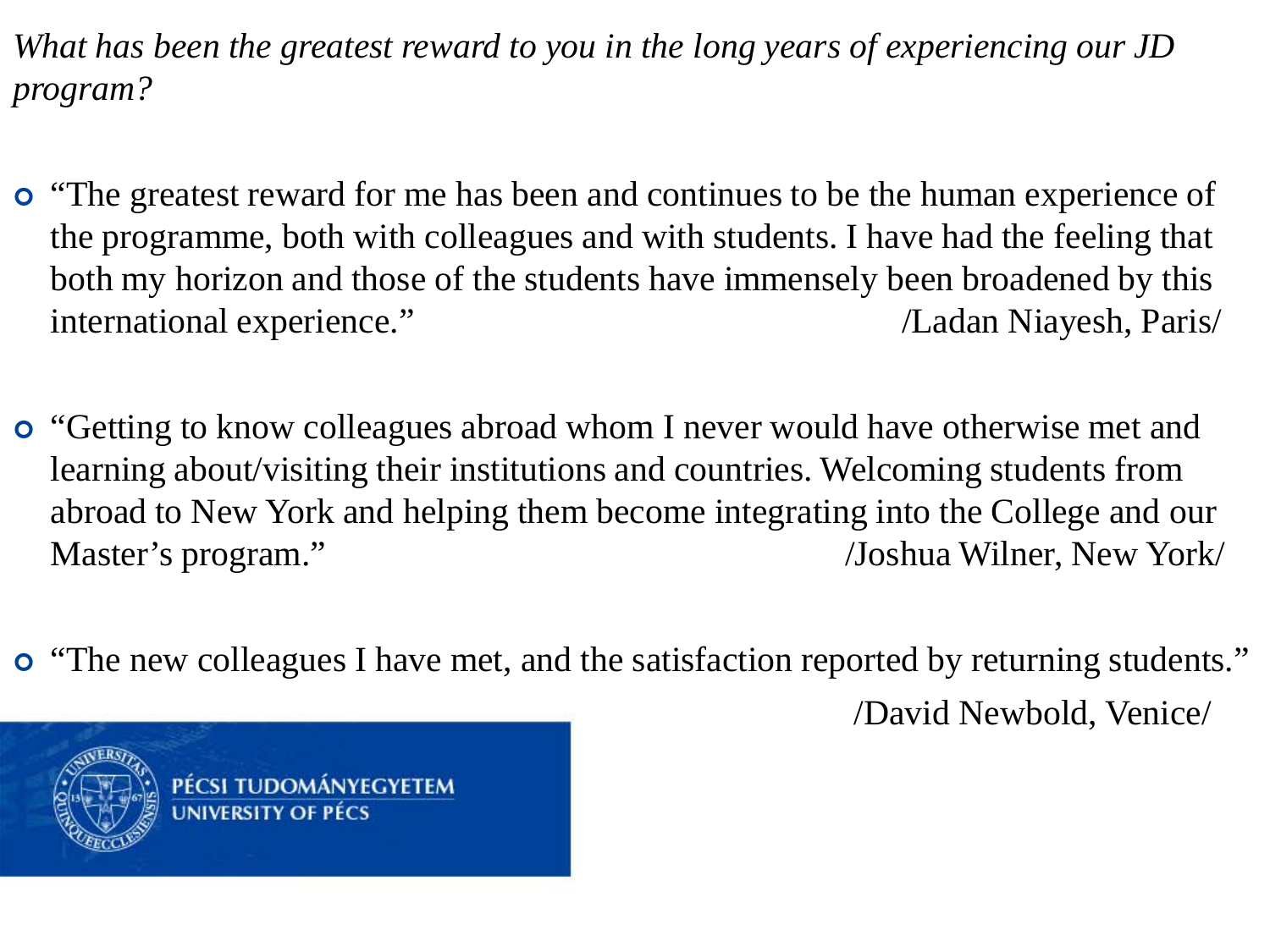*Did you ever have a surprise in the process?*

- **o** "The first surprise was the energy put into this programme by all involved to overcome the endless administrative and legal problems. But soon I found myself with the second surprise of sharing their obstinacy on this path as the value of the experience became clearer and clearer to me." /Ladan Niayesh, Paris/
- **o** "One student who out-stayed her visa and the complications that ensued were an unpleasant surprise. That we were able to finagle this arrangement at all despite not being members of the European Union and participants in the Bologna process was a surprise from the start."

/Joshua Wilner, New York/

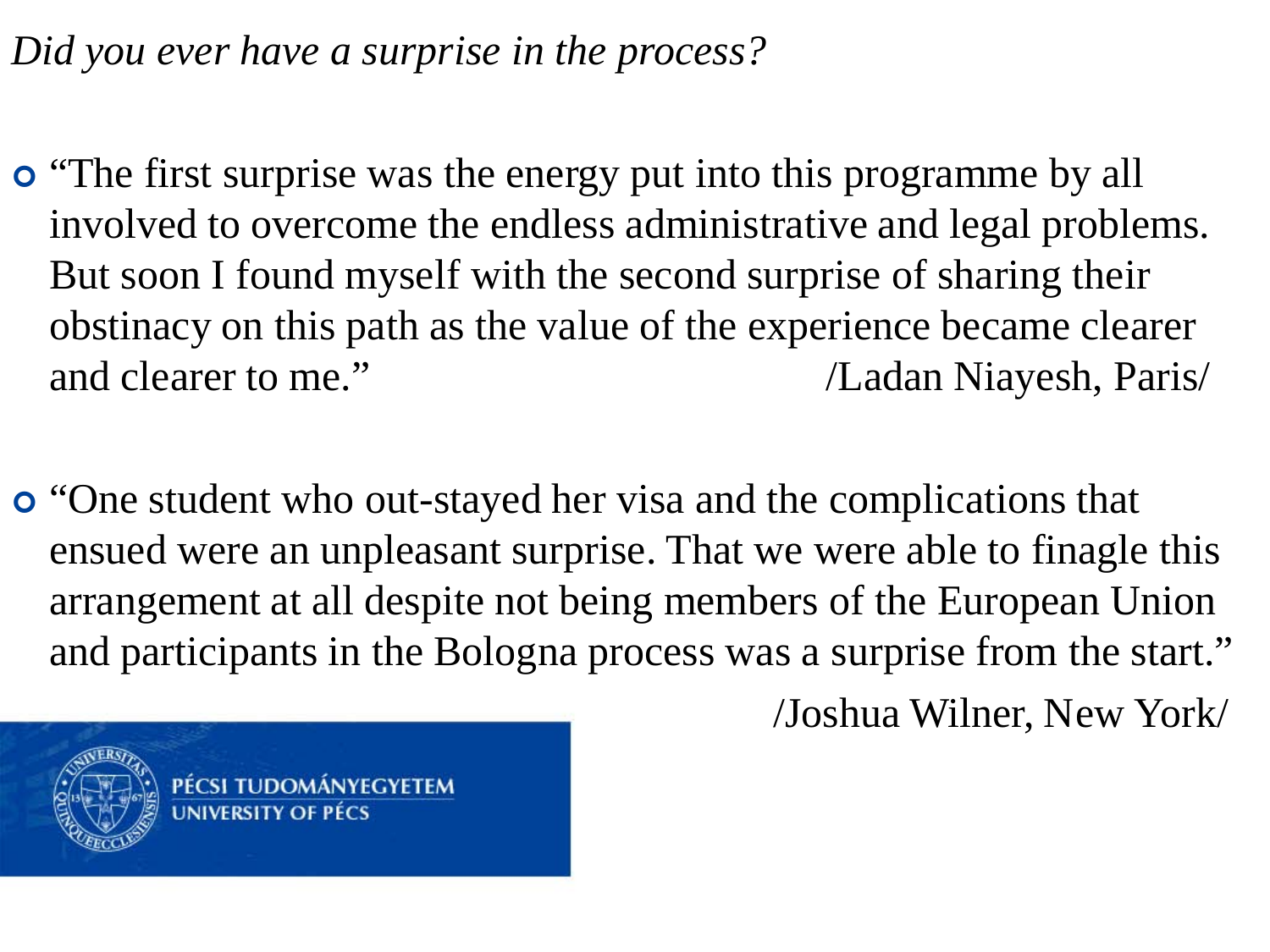*Did anything put you off, made you upset or angry?*

- "The weight of the paperwork and the endless bureaucratic obstacles get under my skin on a regular basis, but I'm learning to cope without losing my temper (much)!" /Ladan Niayesh, Paris/
- "The student referred to above was trying to "game the system," I believe and that was annoying and time consuming. Occasionally there are other students who want to "stretch the framework". This is done in good faith, but trying to deal with these individual arrangements can be very time-consuming – even "processing" a regular student is time-consuming, and I, like most of the other liaisons, have no support staff and do this work gratis on top of my other responsibilities. The reward is in internationalizing the reach of our program, and in the personal opportunities and relationships that have come my way in the process."

PÉCSI TUDOMÁNYEGYETEM **INIVERSITY OF PÉCS** 

/Joshua Wilner/ New York/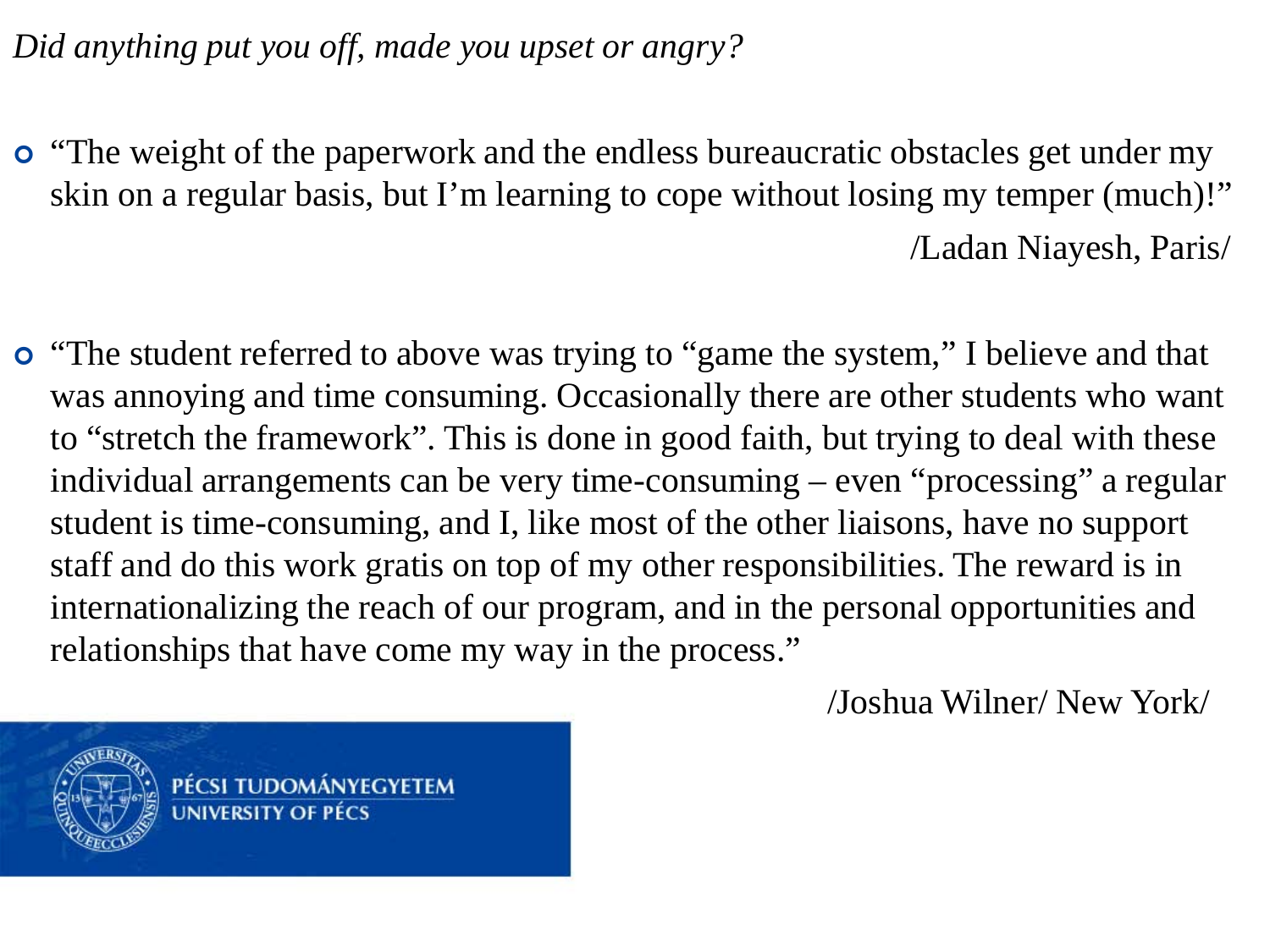*What are the key elements of a successful educational cooperation and a successful JD program?*

- "Human dedication on the part of the people in charge and a solid student selection both at the entrance and exit of the programme." /Ladan Niayesh, Paris/
- "Communication and flexibility are the key elements." /Joshua Wilner, New York/
- "Sensitivity, flexibility, the ability to learn from others."

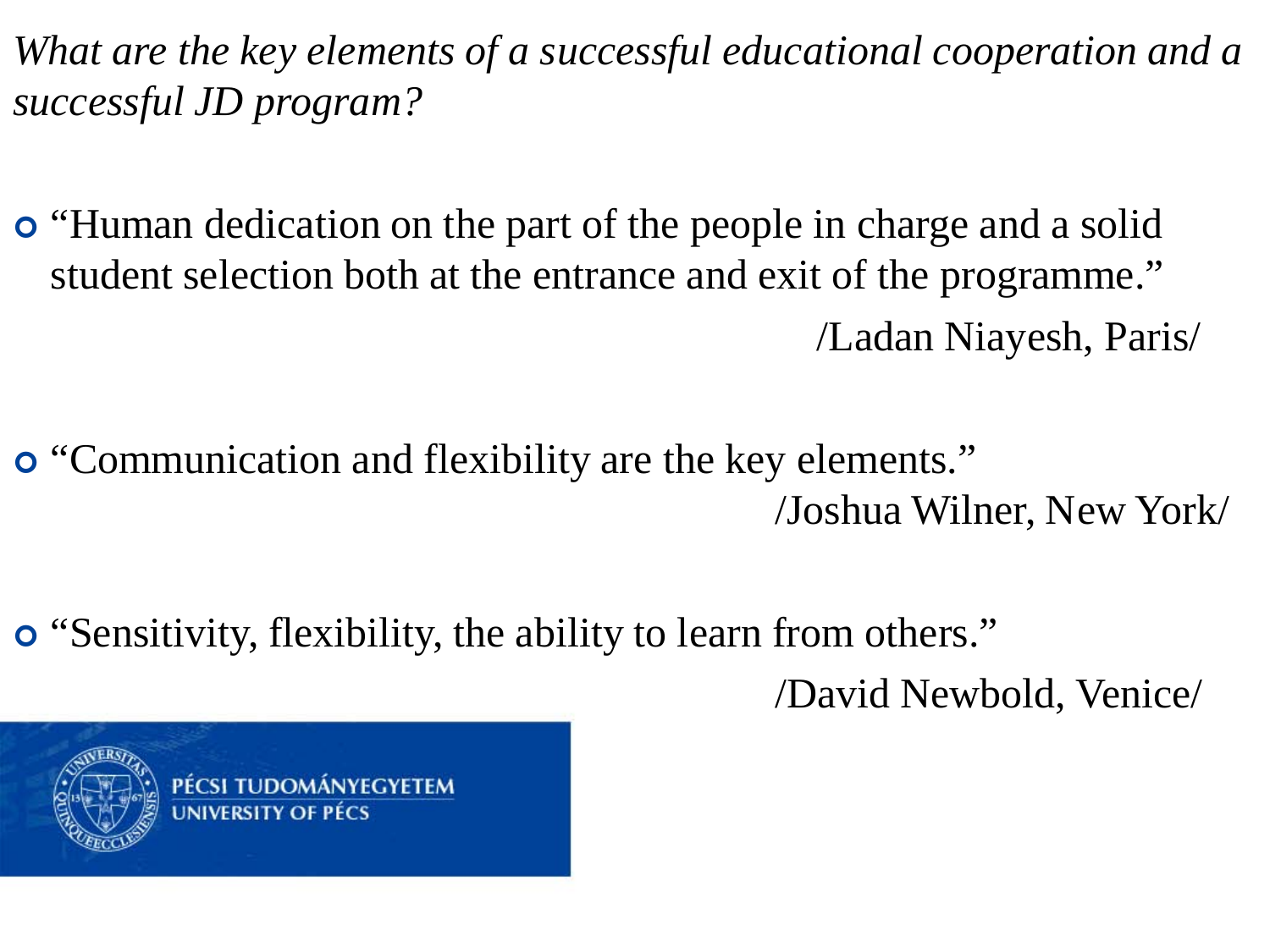*Can you recall obstacles in the way of sorting out the tasks? What difficulties have you encountered and how were you able to solve them?*

- "A lot of protectionism insidiously inscribed in national educational systems, and occasional opposition on the part of staff and colleagues not understanding the international logic and benefits. The solution for the first has been/is sheer obstinacy, and for the second, a lot of pedagogy and explanations that need to be repeated again and again." /Ladan Niayesh, Paris/
- "Because of our particular status as a non-EU country, navigating the local bureaucracy to create an appropriate authorizing context required a lot of time, creativity, and explanations." /Joshua Wilner, New York/
- "They seem to mostly organizational or bureaucratic (such as what goes on the diploma(s) issued). Luckily I haven't been called on to solve them."

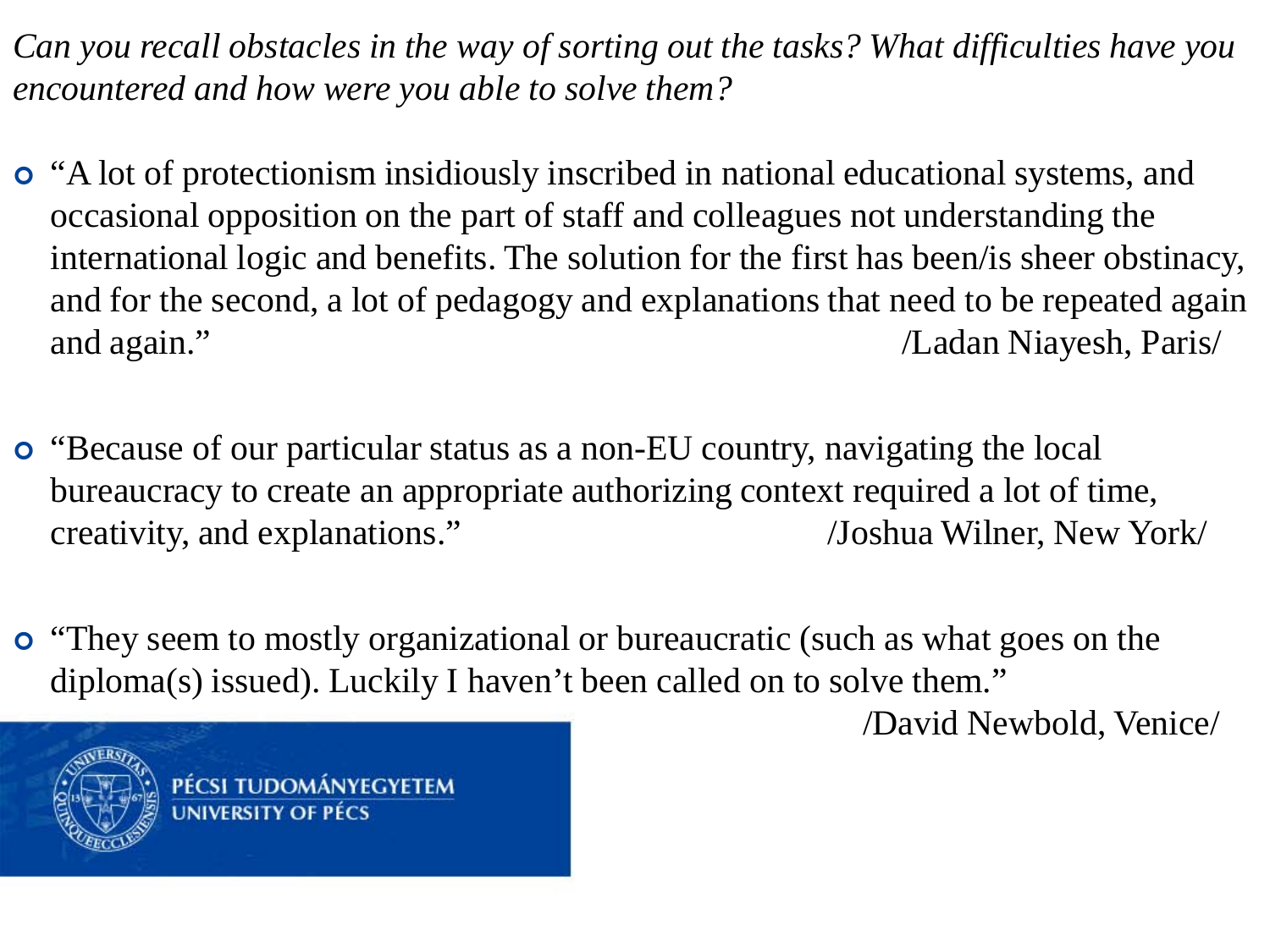*Have you ever felt embarrassed and why, in what situation(s)?*

- **o** "Yes, on quite a few occasions when an admin process or a legal stage taken for granted abruptly turned out not to be granted at all, causing embarrassment in front of partners and worry for the students." /Ladan Niayesh, Paris/
- "Only once, when I had to be rescued at the Bamberg audit, because I couldn't answer the auditor's question about courses in my own university. But an esteemed colleague stepped in and saved me from public shame." /David Newbold, Venice/

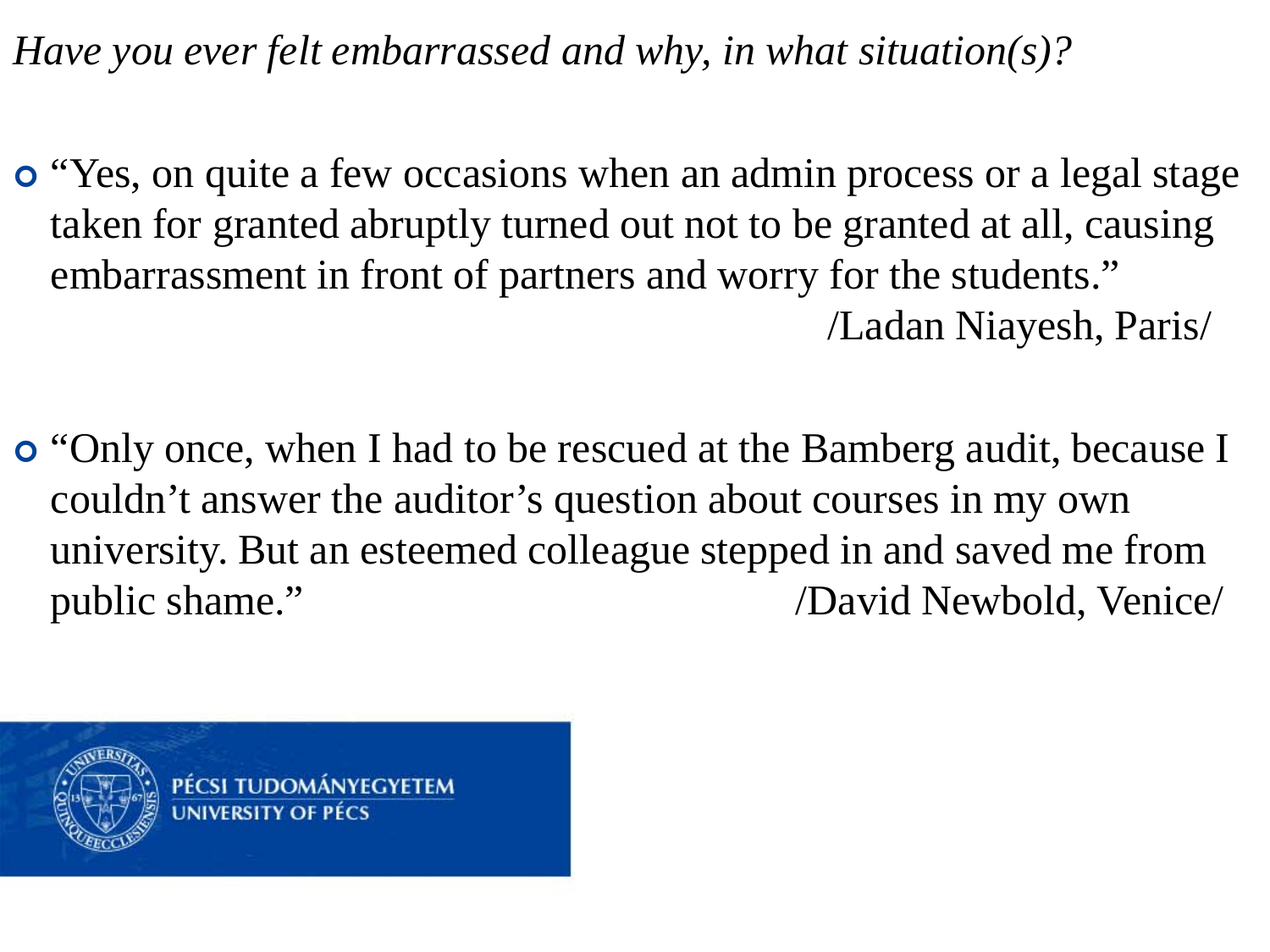*How do you feel your share in and between the administration of the program and the academic supervision/guidance you provide to the students?*

- **o** "Generally well balanced, as I am involved with both. The tediousness of the admin part is compensated by the richness of the exchanges with generally brilliant students." /Ladan Niayesh, Paris/
- "My role is largely administrative. I do give some advice to incoming students about courses and ensure that students for whom City College is the home institution take the courses required to fulfill the particular requirements of the Joint Degree, though this happens as a matter of course for the most part." /Joshua Wilner, New York/

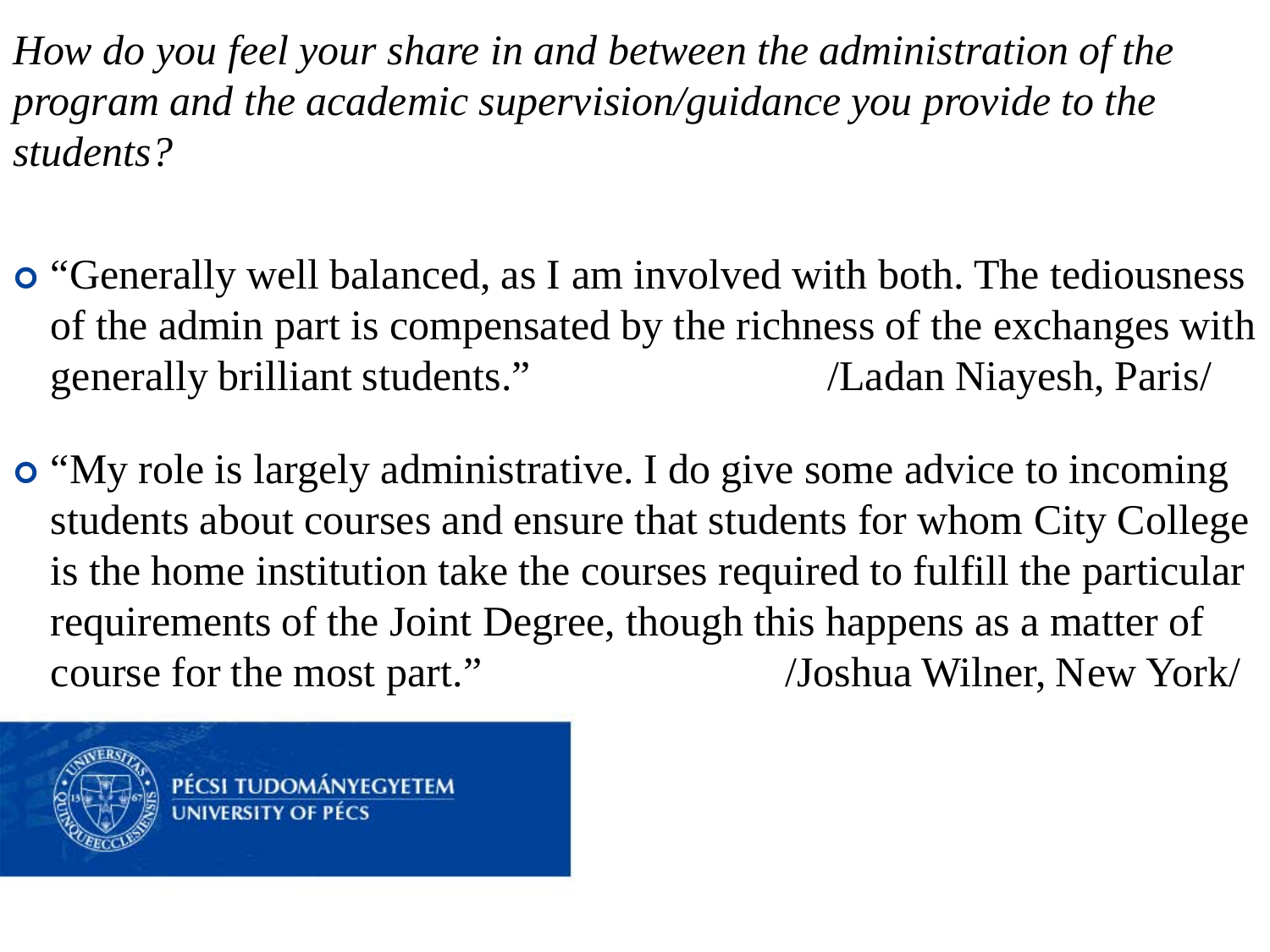*What would you say the most positive aspect(s) of our program has/have been?*

- "Its longevity and its showing the way for others. Several Joint Master programmes are getting launched at my university, following the success of this one, and I am all the more pleased by this as this is the best answer to the protectionist stance of some colleagues from even my own department." /Ladan Niayesh, Paris/
- "Implementing the spirit of the Bologna process."

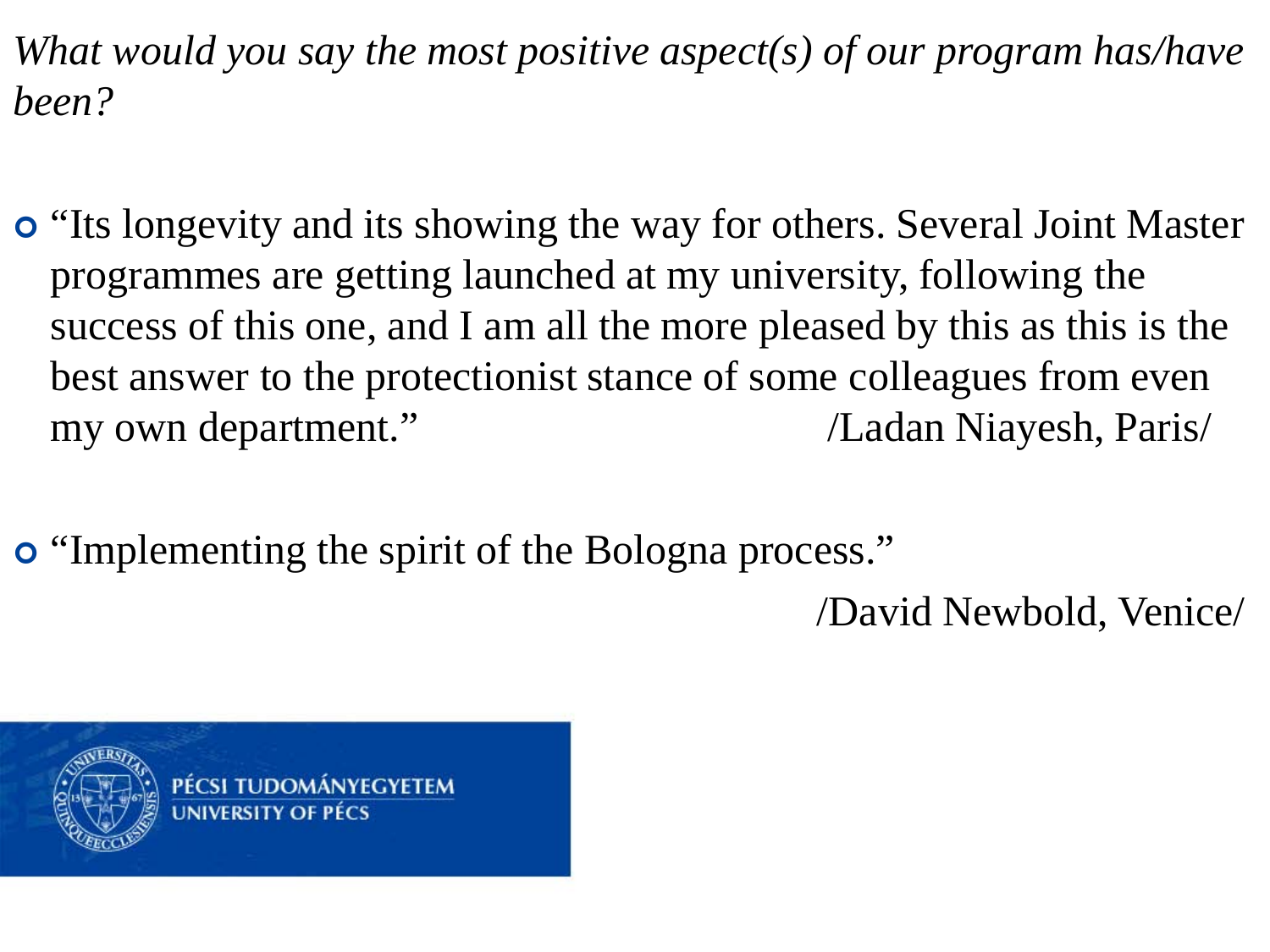*What are the weak points or insufficiencies (failures?) in this endeavor?*

- "Lack of legal leeway which is particularly problematic in France, lack of success (so far) in getting in more English-speaking countries drawn into the programme." /Ladan Niayesh, Paris/
- "It has been hard for us to attract enough local students to the program to maintain "parity" between students coming in and students going out, which creates an economic imbalance, since we are carrying the tuition costs of incoming students. Better advertising might make a difference, but the more basic problem is that most of our own Master's students are adults or young adults who are working for a living and studying at night (our program begins in the late afternoon), making it hard for them to manage a semester abroad. The task of providing second readers for theses is clear beginning to approach the point where it will become unmanageable."

PÉCSI TUDOMÁNYEGYETEM **UNIVERSITY OF PECS** 

/Joshua Wilner, New York/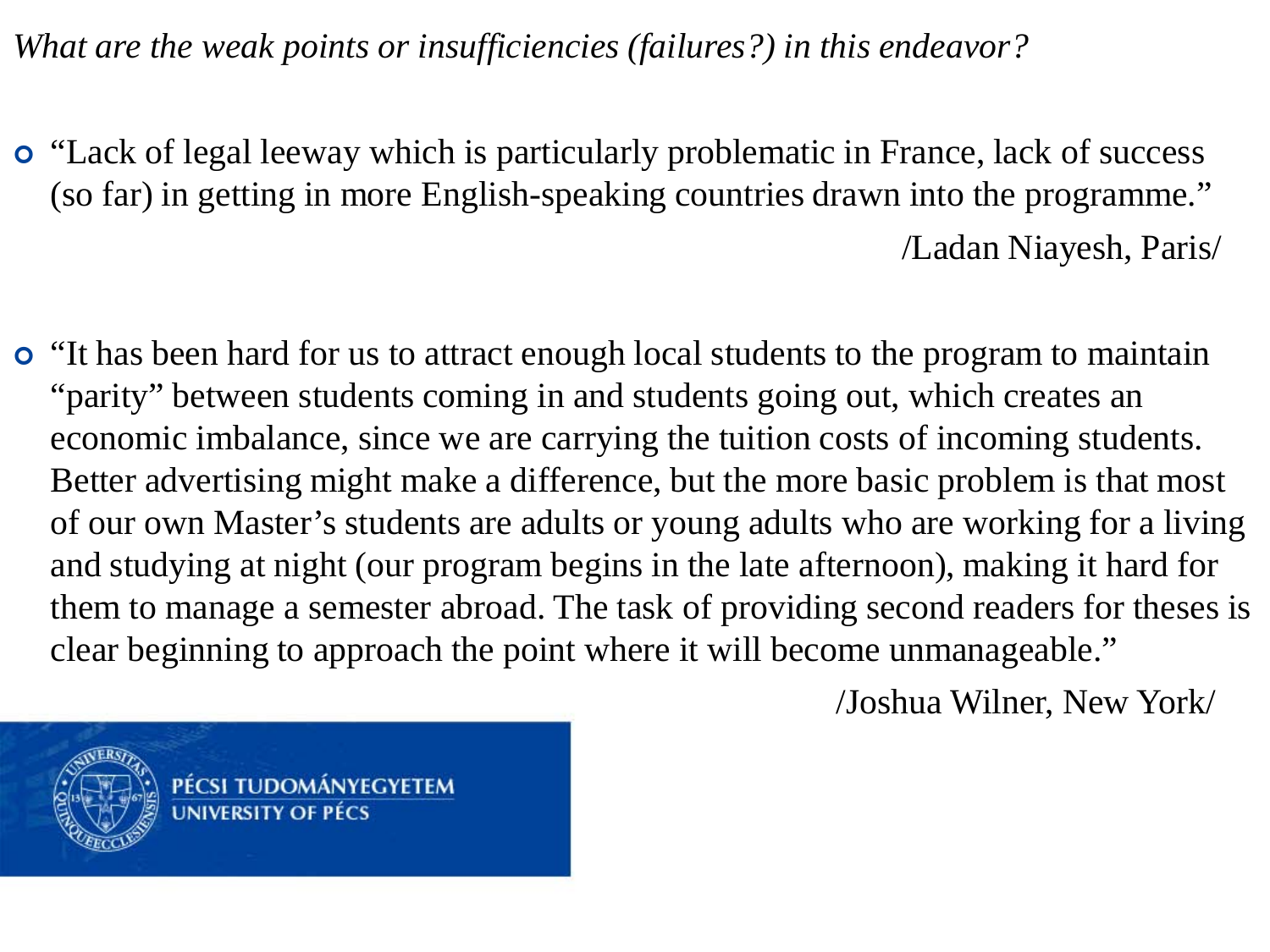*What factors, conditions or acts would help improve such a complex cooperation?*

- **o** "The presence of partner universities from English-speaking countries, and opening the programme to its logical continuation, i.e. the joint PhDs." /Ladan Niayesh, Paris/
- "If I had support staff back home." /Joshua Wilner, New York/
- "I think the success of the JD is due to the vision and hard work of a small number of colleagues, who are able to communicate this vision to more peripheral figures which can help them in their own teaching of JD programmes and in the support they can offer to incoming and outgoing students."

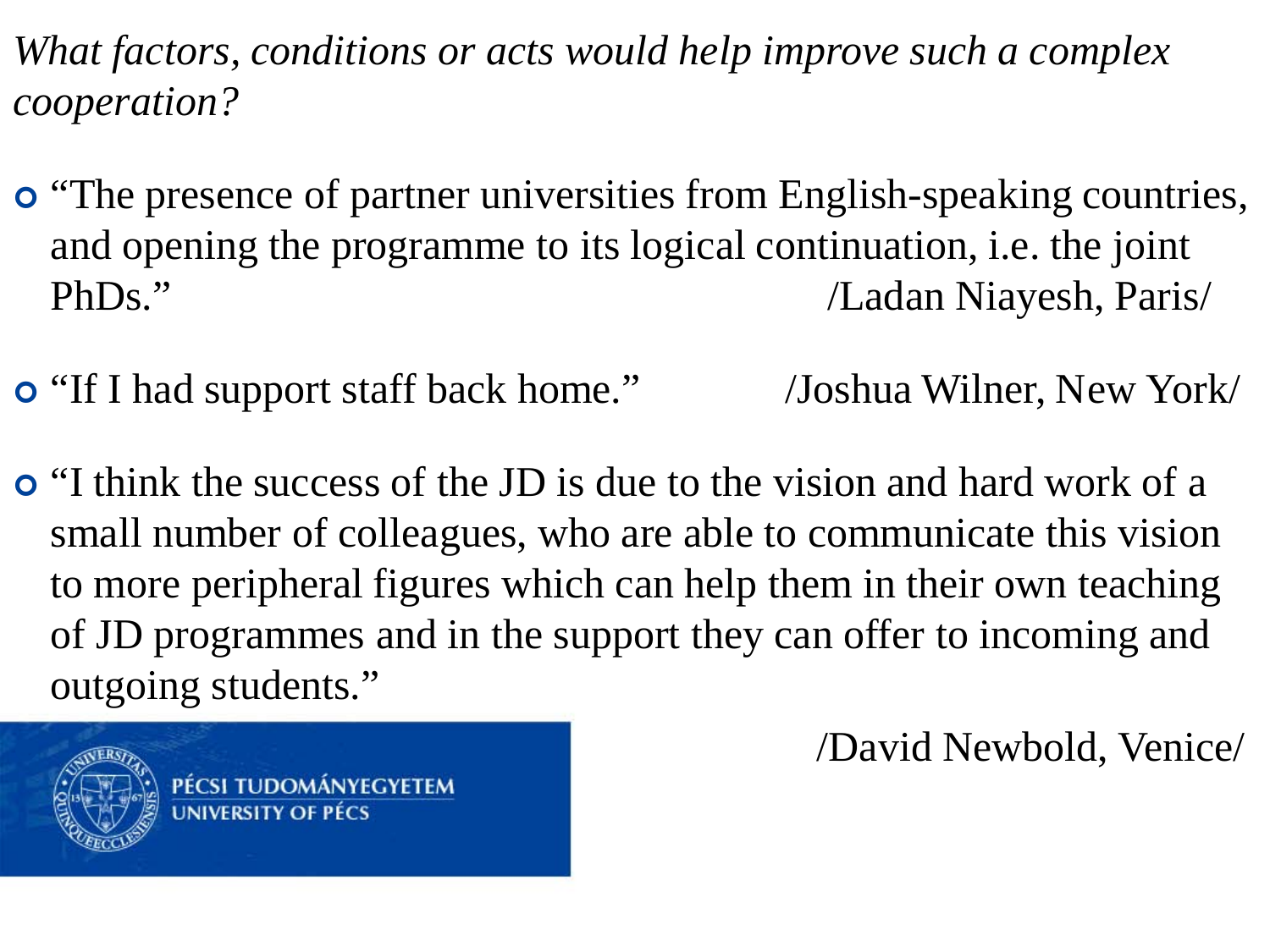*What would you do differently if you had free hands in designing the JD activities?*

- "Standardize the curriculum more clearly, make arrangements for the M2 students to spend the full M2 year abroad rather than just one semester, work more on bursary schemes to make the programme more attractive for the best students or those who have already used Erasmus grants in the past and need other resources to follow this programme." /Ladan Niayesh, Paris/
- "Offer the option of replacing the thesis with additional coursework." /Joshua Wilner, New York/
- "As a linguist I would make a module of 'English as a lingua franca' a core element. /David Newbold, Venice/

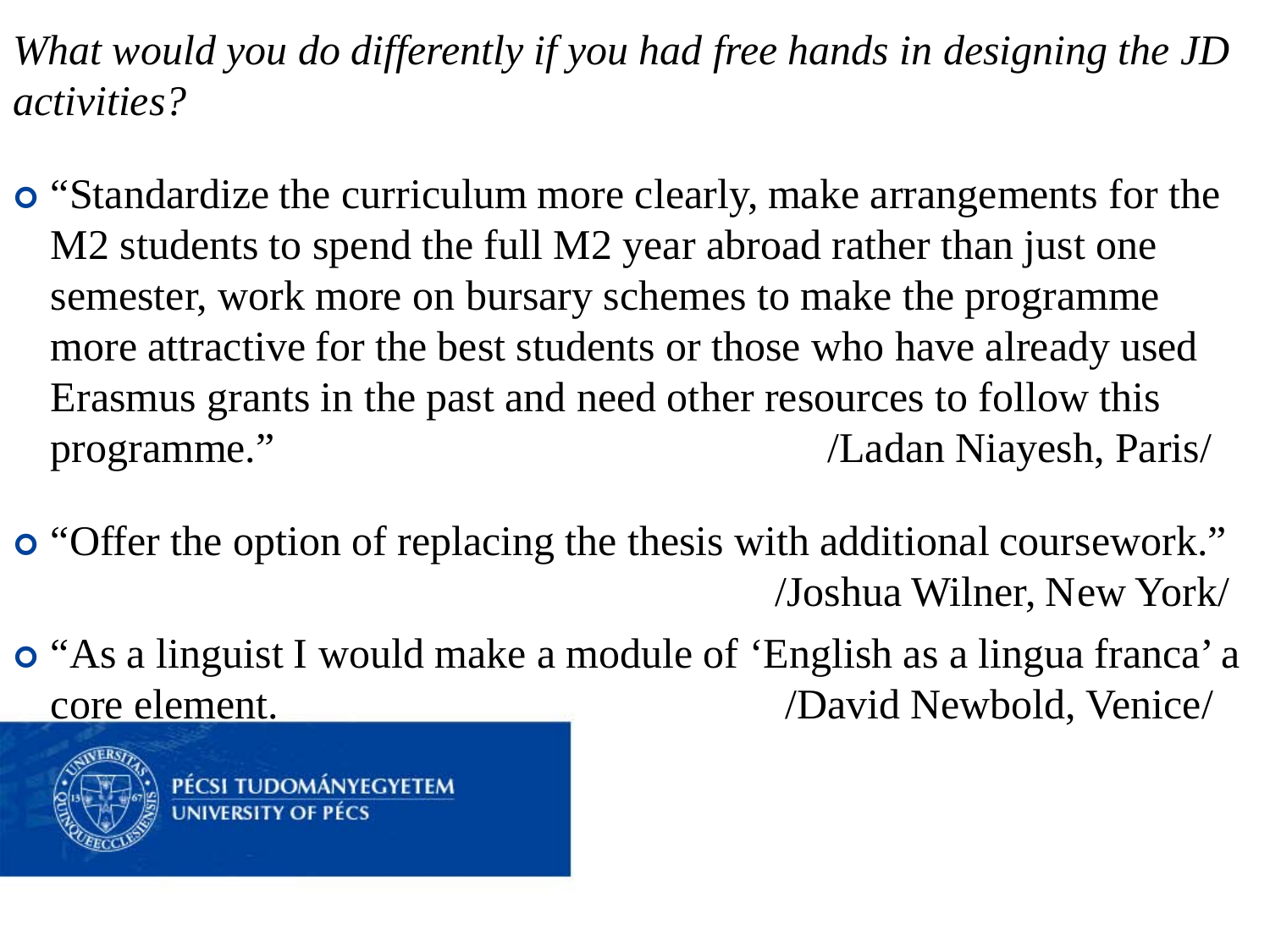*What is your experience concerning host institutions and receiving institutions? What do you think of your own "academic environment" in terms of support and understanding of the international mobility and the processes of joint training?*

- "My experience so far has been most pleasant and positive, and the support offered by the team of international coordinators has been much appreciated." /Ladan Niayesh, Paris/
- "Mutual hospitability. People locally at City College have been very helpful. Getting cooperation and understanding at the university level (CUNY) has been more difficult." /Joshua Wilner, New York
- **o** "Excellent. I personally have been hosted by Graz and Bamberg. Our own university is non- campus, and so somewhat fragmented, but I think our International Office is doing well to improve its services, and I hope this will continue."

PÉCSI TUDOMÁNYEGYETEM

**UNIVERSITY OF PÉCS**